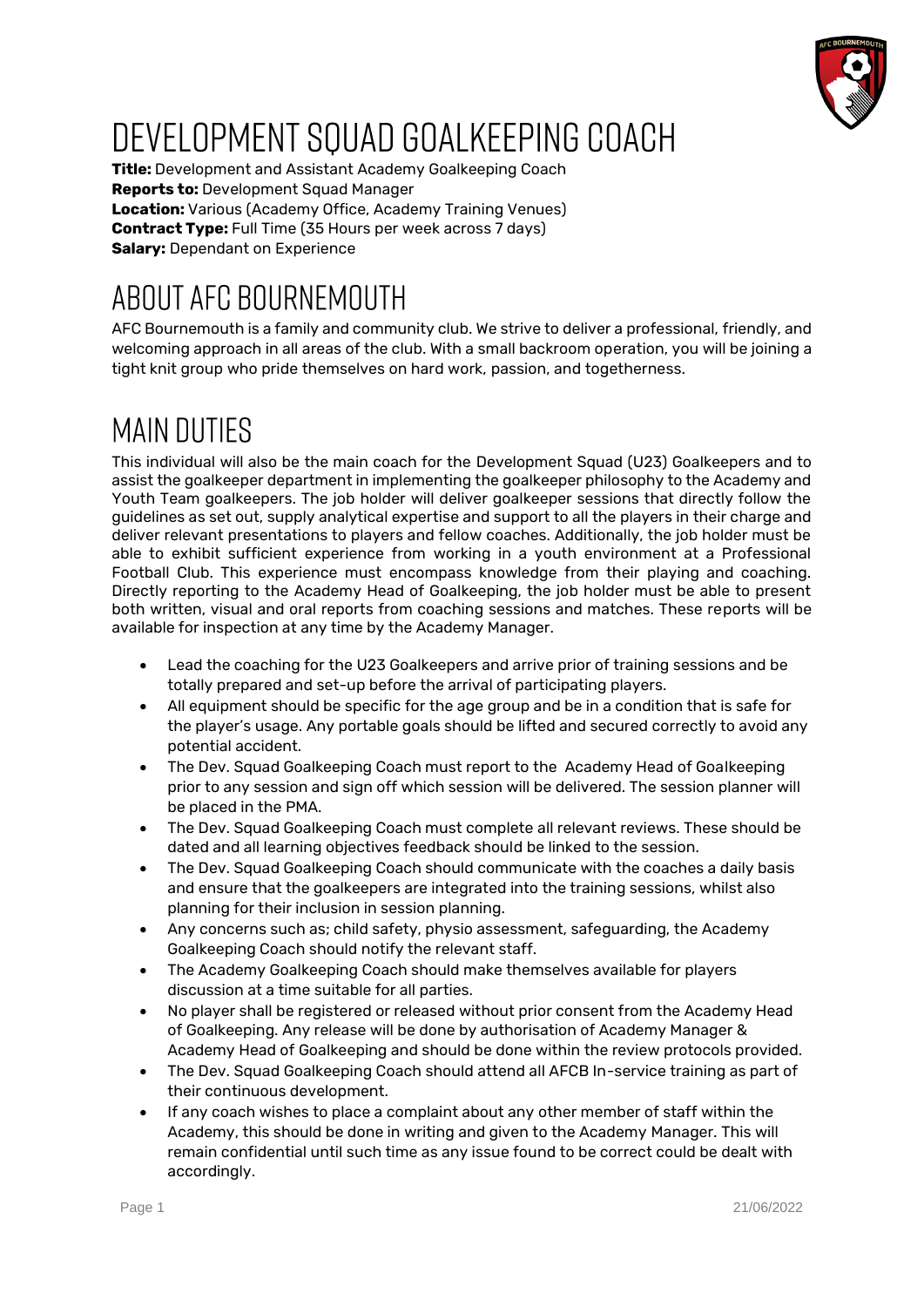

- The Dev. Squad Goalkeeping Coach should be willing to take on additional roles or duties if asked to do so by the Academy Manager & Head of Goalkeeping.
- The Dev. Squad Goalkeeping Coach must attend the coaches' induction meeting where additional guidance notes will be given. He will also attend the Goalkeeper parents evening at the start of each season.
- As a member of staff to ensure that you to adhere to the club's safeguarding policies and procedures and are committed to our safeguarding values, creating a safe and positive environment for all those who interact with the club.
- Obligation to adhere to the club's health and safety policy and procedures.
- As a member of staff to ensure in all matters you follow and actively promote the club's equality policies and practices to ensure a welcoming, safe and inclusive environment for everyone engaged with the club

### **KEY COMPETENCIES**

#### **Required Qualifications**

- UEFA B Licence Goalkeeping Coaching Award
- UEFA B License Coaching Award
- FA Youth Award (Modules 1, 2 & 3)
- Emergency First Aid in Football (EFAiF)
- Experience of working in elite sports.
- Full driving license.
- Up to date FA Safeguarding Children certificate

#### **Desired Qualifications**

- UEFA A Licence Goalkeeping Coaching Award
- UEFA A License Coaching Award
- FA Advanced Youth Award (Goalkeeping)

## PERSON SPECIFICATION

The Club's values are at the core of its staff behaviour and how they approach everything they do, therefore we are looking for someone is honest, inclusive, kind, hardworking, loyal, and respectful.

### STAFF BENFFITS

In return for your hard work and commitment to us, you will receive a competitive reward package which will include, but is not limited to:

- Free onsite parking
- Season Ticket & allocation of complimentary/ purchased tickets
- Subsidised lunches & complimentary healthy snacks throughout the day
- Discounts at the Club superstore
- Contribution towards eye tests and glasses
- Discounts and benefits from partners and local businesses
- Club pension & Life Assurance Scheme
- Employee Assistance Programme (EAP) by Health Assured
- Paid parental leave (bank of 5 days per year)
- Discounts and benefits from partners and local businesses.
- Christmas Party, End of Season Awards and other social events throughout the year run by our Club Social Team.
- Paid volunteer opportunities (2 days per year).
- Paid days leave on your birthday